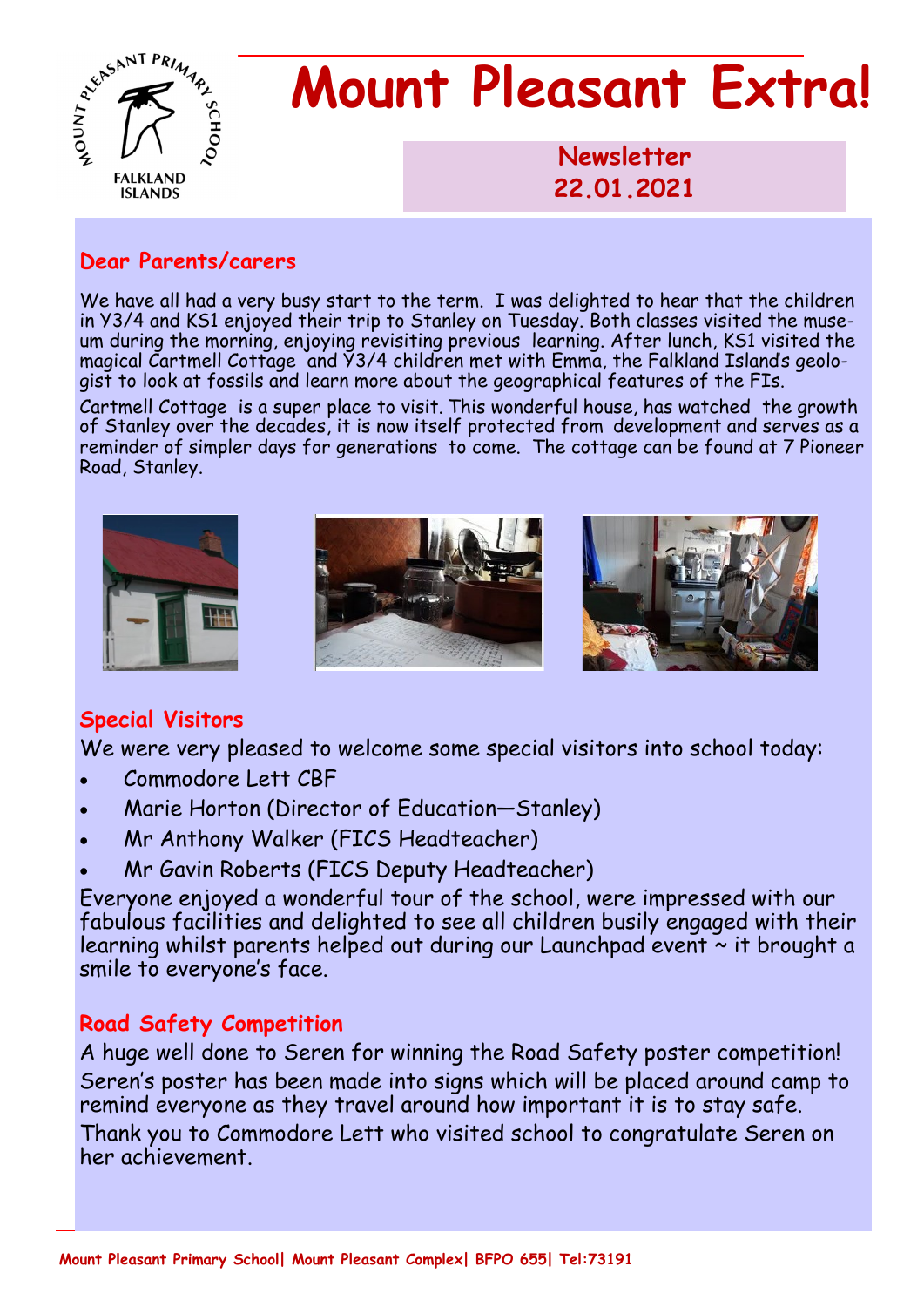# **Newsletter 22.01.2021**

#### **ICT Engineers.**

Sure South Atlantic need to look no further!

According to Mrs Harris: Caracara class have been hard at work optimizing our internet and phone lines. You should notice an immediate improvement in service.

They stand ready to provide support to Sure to deliver this superior service to all of the Falkland Islands.



### **Goodbye**

We have sadly said 'goodbye' to the Belcher family today. Merrilees presented her research of her new school and according to Mr Deane, did it with sass and confidence. The Belchers have been with us for 2 years and the whole family leave us with a huge gap, not only in school but around the MPS community.

Thank you Paul for your support as a member of the SGC—you have been an advocate for school helping us to continue to move forward and thrive. Good Luck to you all, and we wish you every success in whatever lies ahead. Mrs Belcher—what are we going to do without your regular supply of extraordinarily delicious cakes and fudge?

# **Launchpad**

Thank you to all parents who came to the Launchpad morning.

It was wonderful to see the children responding so positively to parents joining them in the classroom. As ever, Launchpad created a 'buzz' throughout school, children were switched on to their learning, were eager and engaged and happy!

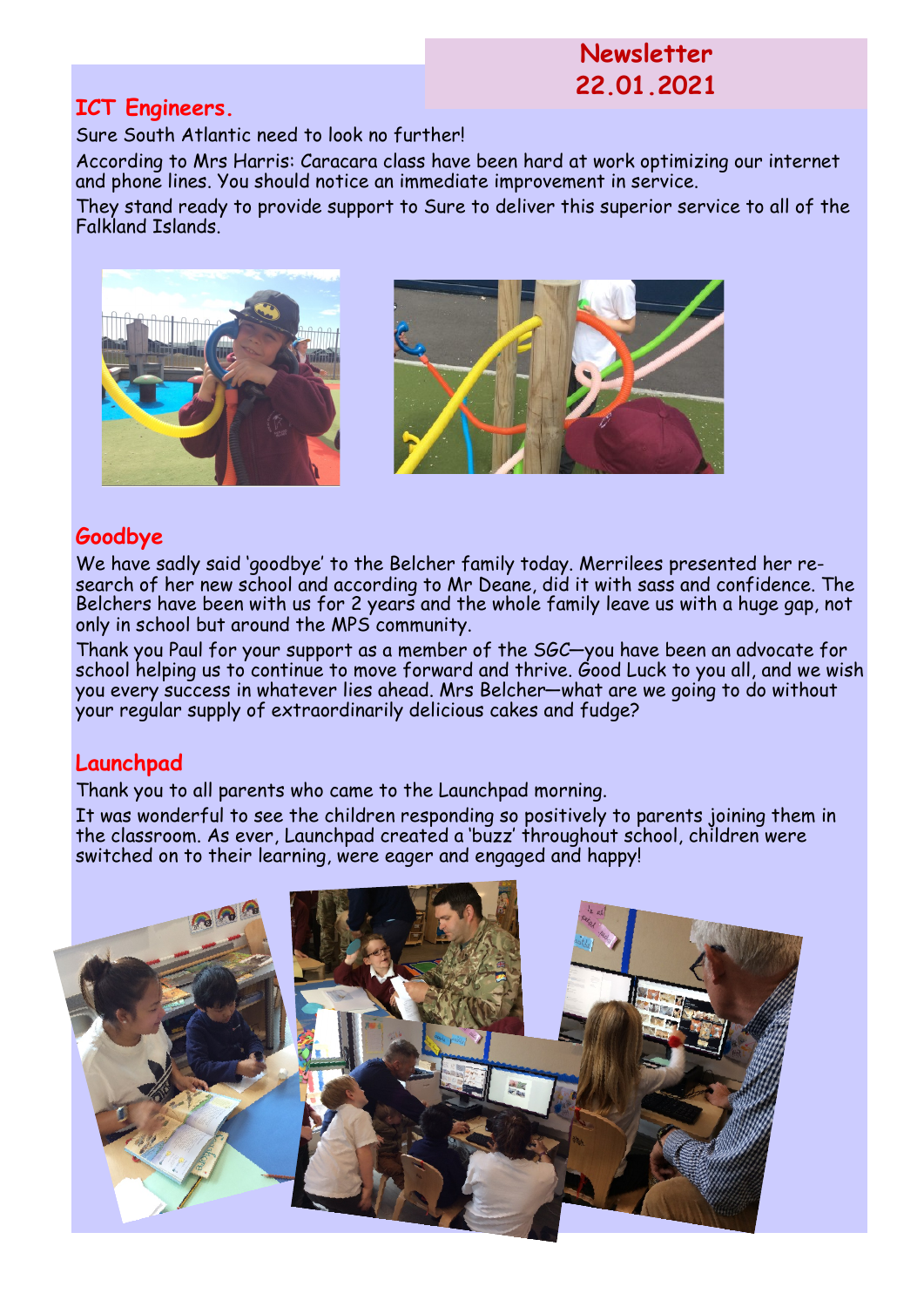

# **Mount Pleasant Extra!**

**22nd January 2021** 

# **Enrichment Activities**

We are pleased to be able to offer the following activities:

#### **Tuesday 26th January, 02nd February and 09th February 15:05-16:00**

- Book Club for KS1 (Max 8) with Mrs Summers
- Advanced Forest School Skills for Y5/6 (Max 8) with Mrs Deane
- Drama Club for KS2 (Max 10) with Miss Sear
- Dance Club for FS & KS1 with Mrs Bale
- Ecology Club for KS2 (Max 8) with Mrs Harris
- Running club for KS1 and KS2 (Max 15) with Mrs Allen (Thursday lunchtime)

## **Enrichment Reply Slip**

\_\_\_\_\_\_\_\_\_\_\_\_\_\_\_\_\_\_\_\_\_\_\_\_\_\_\_\_\_\_\_\_\_\_\_\_\_\_\_\_\_\_\_\_\_\_\_\_\_\_\_\_\_\_\_\_\_

| Tuesday 15:05-16:00           | Name of child/ren |
|-------------------------------|-------------------|
| <b>Book Club</b>              |                   |
| For KS1 with Mrs Summers      |                   |
| <b>Advanced Forest Skills</b> |                   |
| For Y5/6 with Mrs Deane       |                   |
| Drama Club                    |                   |
| For KS2 with Miss Sear        |                   |
| Dance Club                    |                   |
| For FS & KS1 with Mrs Bale    |                   |
| <b>Ecology Club</b>           |                   |
| For KS2 with Mrs Harris       |                   |
| <b>Running Club</b>           |                   |
| For KS1 & KS2 with Mrs Allen  |                   |

## **Please return to the school office or email mps.office@modschools.org Thanks**